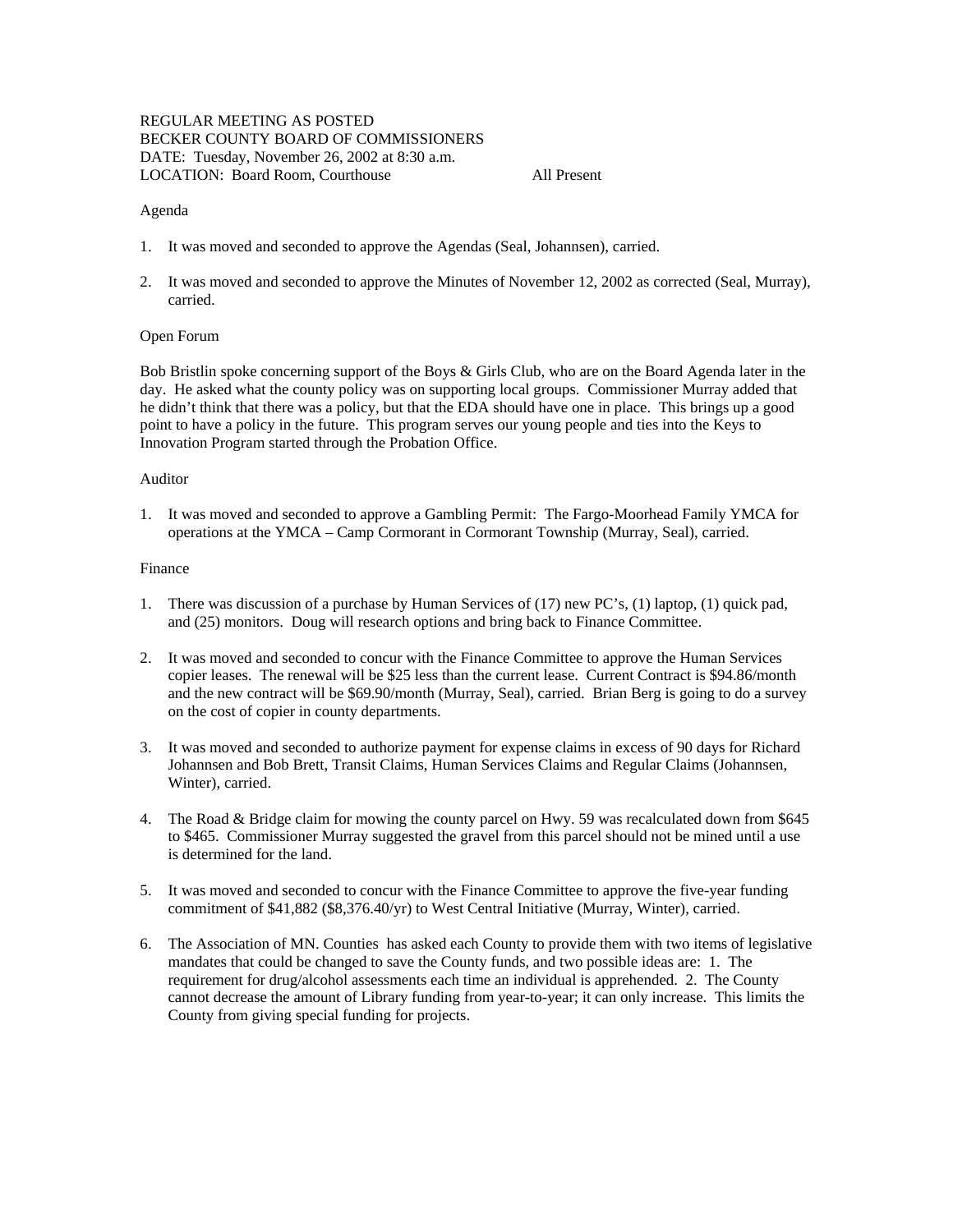Assessor

1. It was moved and seconded to approve the following Abatements on the Consent Agenda.

2002 Tax Payable

| Parcel #    | Twn/Cty     | Amount | Reason    |
|-------------|-------------|--------|-----------|
| 16.0004.000 | Holmesville | \$456  | Homestead |

2. Wally Fatland's request for an Abatement was reviewed. Wally is requesting an Abatement in the amount of \$2500. Steve Skoog, County Assessor, stated that Wally needs to apply for an Abatement with his office. At that time, the request will be reviewed by the Abatement Committee and a recommendation will be brought back to the Board. Commissioner Winter will be on that Committee.

### Boys & Girls Club

Erika Tigges, Jerry Schutz, and Kirk Malkowski represented the Club and updated the Board on activities and budgets. They requested a grant or gift to help with operational costs. It was moved and seconded to bring this request back to the last Board meeting in January and meanwhile to look at the EDA Policy (Winter, Murray), carried. Curt Sitko, Becker County Free Press stated that the City should pick up their share of the costs.

### Highway

- 1. It was moved and seconded to approve the Agenda as presented (Winter, Johannsen), carried.
- 2. It was moved and seconded to pass Resolution No. DOH 11-01-60 establishing a meeting date for the 5-Year Plan. The Public Information Meeting will be held on December 17, 2002 from 4:00 to 8:00 p.m., Commissioner's Board Room (Winter, Johannsen), carried.
- 3. It was moved and seconded to pass Resolution No. DOH 11-02-58 for Project Acceptance for Project No.'s SAP 03-621-13, SAP 03-634-13, SAP 03-635-03, CP 202-126-01, consisting of bituminous overlays and aggregate shouldering contracted with Bauerly Companies and authorize final payment in the amount of \$46,440.18 (Johannsen, Winter), carried.
- 4. It was moved and seconded to pass Resolution No. DOH 11-02-59 for Project Acceptance for Project No.'s SAP 03-599-19, SAP 03-599-20, SAP 03-599-21, consisting of three bridge replacement projects, contracted with Midwest Contracting, LLC. and authorizing final payment in the amount of \$14,463.74 (Winter, Seal), carried.

### Human Services

- 2. It was moved and seconded to approve the Agenda as amended (Seal, Murray), carried.
- 3. The Transit Claims were approved on the Consent Agenda.
- 4. It was moved and seconded to concur with Matt Casey's recommendation to join with other counties and purchase the Merit System from DHS and authorize him to pursue and agreement (Seal, Winter), carried.
- 5. The computer purchase request was addressed under Finance.
- 6. It was moved and seconded to authorize the Board Chair to sign the Social Services Claims for December (Seal, Murray), carried.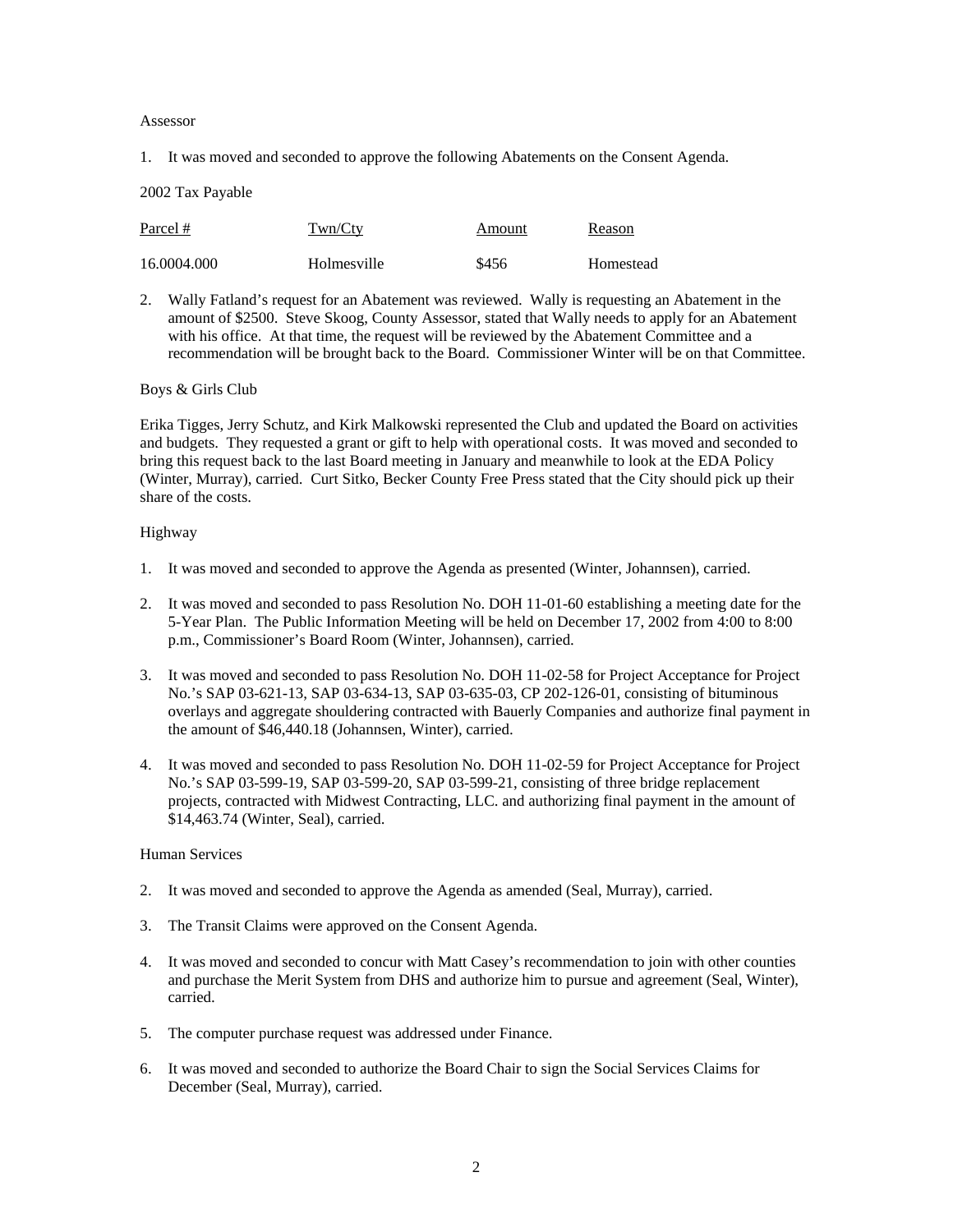## **Commissioners**

- 1. Reports & Correspondence:
	- a. Sunnyside Meeting, Commissioner Winter
	- b. Lakeland Mental Health Meeting, Commissioner Seal
- 2. Appointments:
	- a. It was moved and seconded to appoint Commissioner Engebretson as a delegate to the Annual Minnesota Counties Insurance Trust Meeting (Winter, Murray), carried.
- 3. Commissioner Engebretson addressed the Pow Wow grounds property request and the need to move forward. Commissioner Winter thought that Natural Resources and the County Auditor should work on this.
- 4. It was moved and seconded to send a letter to the A-Team thanking them for the outstanding job they did while filling in for the County Administrator (Murray, Winter), carried.
- 5. It was moved and seconded to set the Organizational Meeting for Tuesday, January 7, 2003 at 8:30 a.m., Board Room, Courthouse (Winter, Murray), carried.
- 6. The Truth In Taxation Meeting is set for December 5, 2002 at 7:00 p.m. in the upper Courtroom. Commissioner Winter suggested that Ryan Tangen and Steve Skoog do the presenting at the meeting.
- 7. Commissioner Engebretson turned the meeting over to Commissioner Murray, Vice-Chair. It was moved and seconded to hold the Christmas Tea on December 23, 2002 at 3:00 p.m. in the Board Room, Courthouse and to recognize the years of service to Becker County by Commissioner Murray, Commissioner Seal, Commissioner Johannsen, Marlene Martinson, County Recorder, and Warren Rethwisch, County Sheriff (Winter, Engebretson), carried. Commissioner Murray turned the meeting back to Commissioner Engebretson, Board Chair.
- 8. It was moved and seconded to re-bid the tuck-pointing of the Courthouse in March of 2003, using new specifications (Winter, Murray), carried.
- 9. It was moved and seconded to authorize the Finance Committee to meet on December 1, 2002, if needed, to pay claims (Murray, Seal), carried.

# Citizens for Lawful Government

Ken Pearson presented information to the Board concerning the Citizens for Lawful Government's request that the county withdraw from the Cooperative Law Enforcement Agreement. Comments from the Board: Commissioner Engebretson said we would need legal council before decisions could be made. Commissioner Murray stated the new board and sheriff would need to look at this. Commissioner Johannsen questioned what Ken meant about the statement that the agreement is unfair, unjust and illegal. Commissioners elect Bob Bristlin stated that the commissioners signed but relied on the Sheriff and the County Attorney, and Harry Salminen wanted to know how agreement was unfair and unjust and what type of things are happening. Ken thanked everyone for their time.

# Planning & Zoning

- 1. It was moved and seconded to approve the Agenda (Johannsen, Murray), carried.
- 2. Planning Commission Minutes (PC) of November 19, 2002 Meeting:
- 1) FIRST ORDER OF OLD BUSINESS: Preliminary Plat of Little Floyd Lake Estates, Taylor Investments, Developer. It was moved and seconded to concur with the findings of the PC to approve the change of zone from agriculture to residential and approval of 25 lots and two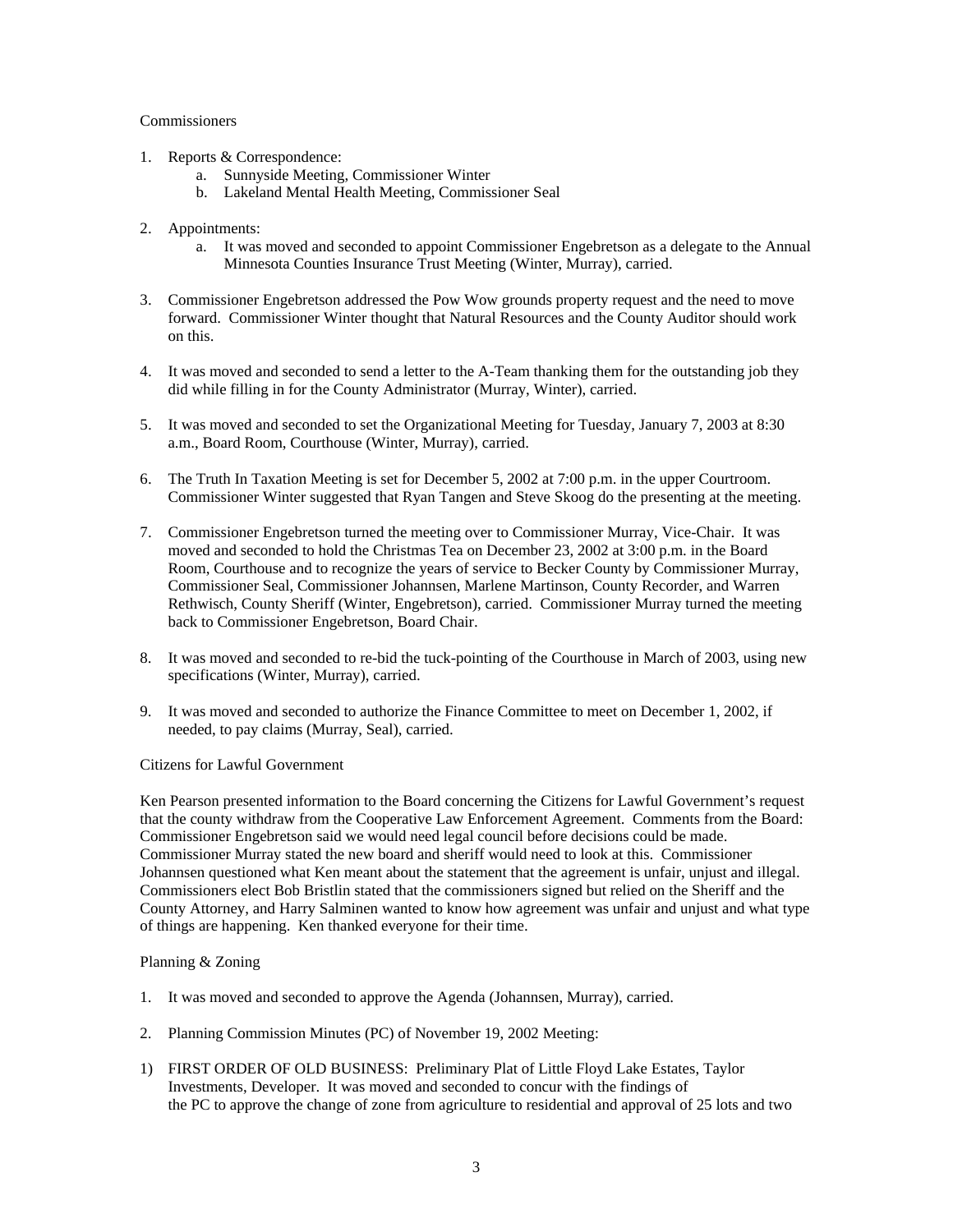outlots, with Outlot B being conveyed to the Pelican River Watershed District (Winter, Seal), carried.

- 2) SECOND ORDER OF OLD BUSINESS: Preliminary plat of Floyd Lake Acres, Don Busker, Developer. It was moved and seconded to concur with the findings of the PC to approve the Preliminary Plat as follows: 1. Change of zone from agricultural to residential for 18 lots, numbered Lots 1-14, Block 1; Lots 1&2, Block 2 and Lot 1, Block 3; 2. Change of zone from agricultural to special protection for one lot, numbered Outlot A. Stipulations on Outlot A: 1. Zoned Special Protection; 2. Outlot A, the intent of these conditions is to leave Outlot A in its natural states as of November 14, 2002; 3. There will be no residential, industrial, agricultural, commercial or surface water oriented use undertaken or allowed; 4. There will be no residential, industrial, agricultural or commercial facilities, buildings, structures or dwellings allowed whatsoever, including accessory structures, water-orientated accessory structures, campers, decks, satellite dishes, satellite towers, exterior lighting, highways, roads and trails; 5. There will be no private or public controlled access to public water or as a shore recreational area, over-water storage, landing ramps allowed; 6. No recreational vehicles allowed including bicycles, snowmobiles, dune buggies, motorcycles, all terrain vehicles, or any other type of motorized vehicles; 7. There will be no destruction, mowing, cutting, trimming or removal of vegetation or trees allowed. There will be no tilling, planting, cultivation, filling, mining, excavation, drilling, dredging, or removal of topsoil, sands, gravel, rocks, minerals or other materials, or any change in topography allowed; 8. There will be no aquatic vegetation removal or alterations allowed; 9. There will be no manipulation or alteration of surface or subsurface springs or other bodies of water or any activities or uses detrimental to water quality (Johannsen, Seal), carried.
- 3) FIRST ORDER OF NEW BUSINESS: Joe Erickson, Cormorant Twp. It was moved and seconded to concur with the PC to approve a conditional use permit to allow commercial storage in an existing structure located in an agricultural zone based on the fact that it is compatible with the surrounding area (Murray, Winter), carried.
- 4) SECOND ORDER OF NEW BUSINESS: John & Katherine Escherich. It was moved and seconded to concur with the findings of the PC to approve a conditional use permit to allow commercial storage in an agricultural zone based on the fact that the use would not be detrimental to the area and with the stipulations that there be no more than three buildings; the structures be no closer than 100 feet from the westerly property line; the buildings be no closer than 100 feet from the township road right of way; and the structures be located on the most southerly six (6) acres of the property, Audubon Twp. Brad Hanson, Supervisor, Audubon Twp. Asked for changes in the stipulations to read no closer than 200 feet from the westerly property line and within 25 feet of the wetlands (Winter, Murray), carried. Added to the motion was it was contingent on the satisfaction of Audubon Twp. The Board thanks Audubon Twp. for bringing this matter to the attention of the Board.
- 5) THIRD ORDER OF NEW BUSINESS: Veronica Nylander, Audubon Twp. It was moved and seconded to concur with the findings of the PC to approve a certificate of survey to allow three tracts of land, 4.71 acres, 2.51 acres and 2.89 acres, based on the fact that the certificate does meet the criteria of the Zoning Ordinance and Subdivision Ordinance (Seal, Johannsen), carried.
- 6) FOURTH ORDER OF NEW BUSINESS: Scott Dirks. It was moved and seconded to concur with the findings of the PC to approve the certificate of survey to allow two tracts of land, one being 5.7 acres in size and the other being 3.5 acres in size based on the fact that the certificate meets the criteria of the Zoning Ordinance and Subdivision Ordinance (Murray, Winter), carried.
- 7) FIFTH ORDER OF NEW BUSINESS: Melvin Wolter, Two Inlets Twp. It was moved and seconded to concur with the findings of the PC to approve the certificate of survey to allow two tracts of land, one being 59,100 sq. ft. and the other being 45,318 sq ft, based on the fact that the certificate of survey does meet the requirements of the Zoning Ordinance and Subdivision Ordinance (Murray, Seal), carried.
- 8) SIXTH ORDER OF NEW BUSINESS: Bruce Quammen, Audubon Twp. Tabled.
- 9) SEVENTH ORDER OF NEW BUSINESS: Adult Entertainment Ordinance. No County Board action, see following motion to hold a Public Hearing at the December 17, 2002 Board Meeting.
- 10) EIGHTH ORDER OF NEW BUSINESS: Final Plat of Hillside Pines, Jody Beaudine, Developer. It was moved and seconded to concur with the findings of the PC to approve the final Plat of Hillside Pines based on the fact that the plat does meet the criteria of the Zoning Ordinance and Subdivision Ordinance (Winter, Johannsen), carried.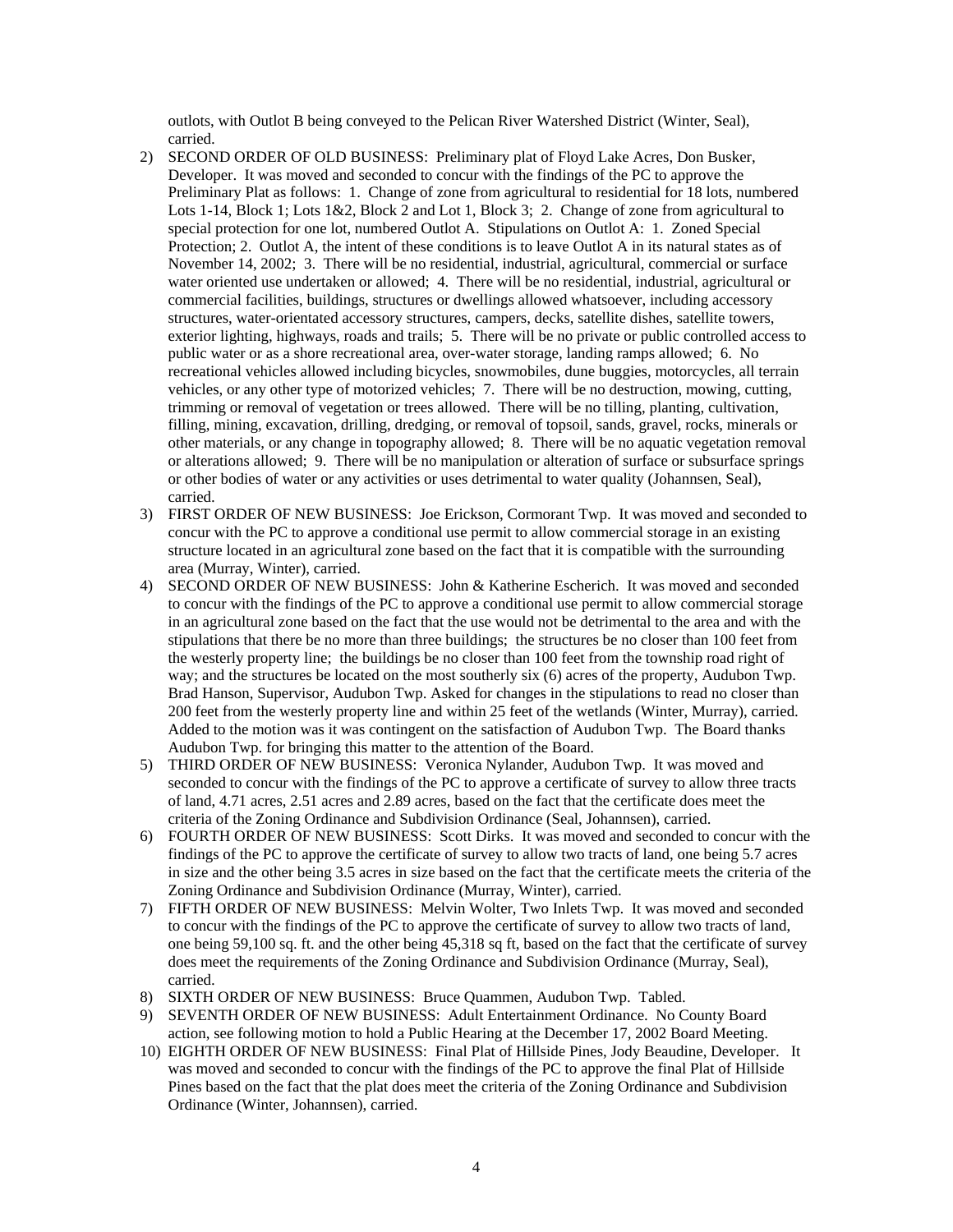- 11) NINTH ORDER OF NEW BUSINESS: Final Plat of Bass Lake Estates, Thomas Bergren, Developer. It was moved and seconded to concur with the findings of the PC to approve the final plat of Bass Lake Estates based on the fact that the plat does meet the criteria of the Zoning Ordinance and Subdivision Ordinance (Johannsen, Seal), carried.
- 12) TENTH ORDER OF NEW BUSINESS: The Informational Meeting is scheduled for Thursday, December 12, 2002 at 8:30 a.m. at the Planning and Zoning Office.
- 3. It was moved and seconded to hold a Public Hearing at the Board Meeting of December 17, 2002 at 3:00 p.m. to discuss the Adult Uses and Sexually Oriented Business Ordinance (Murray, Johannsen), carried.
- 4. It was moved and seconded to approve the following appointments to the Environmental Assessment Worksheet (EAW) Review Committee (Winter, Murray), carried.

Roger Winter, Commissioner; Brad Grant, SWCD; Ken Christiansen, Planning Commission Member; John Postovit, COLA Representative; Terra Guetter, PRWD, Adm.; Jeff Moritz, Cormorant Lakes Watershed District, Supervisor; Ellis Peterson, Cormorant Lakes Watershed District, Supervisor.

5. The Marshall Oaks Preliminary Plat and Change of Zone Request was discussed, Commissioner Engebretson turned the meeting over to Vice-Chair Murray, and it was moved and seconded to concur with the Planning & Zoning Office to deny the change of zone based on the fact that the property does not meet the definition of a Residential District; however, does meet the Agricultural District definition (Engebretson, Winter), carried. Johannsen voting nay.  $4 - 1$  vote. Rick Ellsworth spoke in opposition of the request for Change of Zone. Tom Guetty, Attorney for the Boutons, spoke in favor. Commissioners Winter and Engebretson had questions on the land. The DNR is working on the reclassification of the lake. Commissioner Johannsen asked why the conflict of opinions from the Planning Commission?

Environmental Services

- 1. It was moved and seconded to approve the agenda as amended (Seal, Murray), carried.
- 2. The information letter to County Boards and Tribal Governments from the State Director of the Division of Emergency Management was discussed.
- 3. It was moved and seconded to accept the report on the Solid Waste Plan, Five-Year Update (Murray, Seal), carried.
- 4. It was moved and seconded to pass Resolution No. SW 11-02-2B, declaring the following solid waste fee schedule changes be made to the Residential Services Fee and the Tipping Fees structure, to provide citizens of the county with environmentally correct and economically feasible solid waste disposal. Residential Service Fee: Annual year-round be raised from \$25 to \$37.50; Seasonal be raised from \$20 to \$30. Tipping Fees at the Transfer Station: Compacted MSW be lowered from \$65 to \$52.50 per ton; Loose MSW be lowered from \$8.50 to \$7.50 per cubic yard; Appliances be lowered from \$10 to free disposal (limit 2 per visit); Passenger vehicle tires be lowered from \$2.50 per tire to free disposal (limit 2 per visit); Fluorescent light bulbs be lowered from current variable fees to free (limit 10 per visit); Waste oil filters be accepted free; Lead Acid Batteries be accepted free.
- 5. It was moved and seconded to approve to support the renewal and update to the existing Household Hazardous Waste Operational Contract (Murray, Seal), carried.

#### Human Resources

Closed Session Litigation Open Session